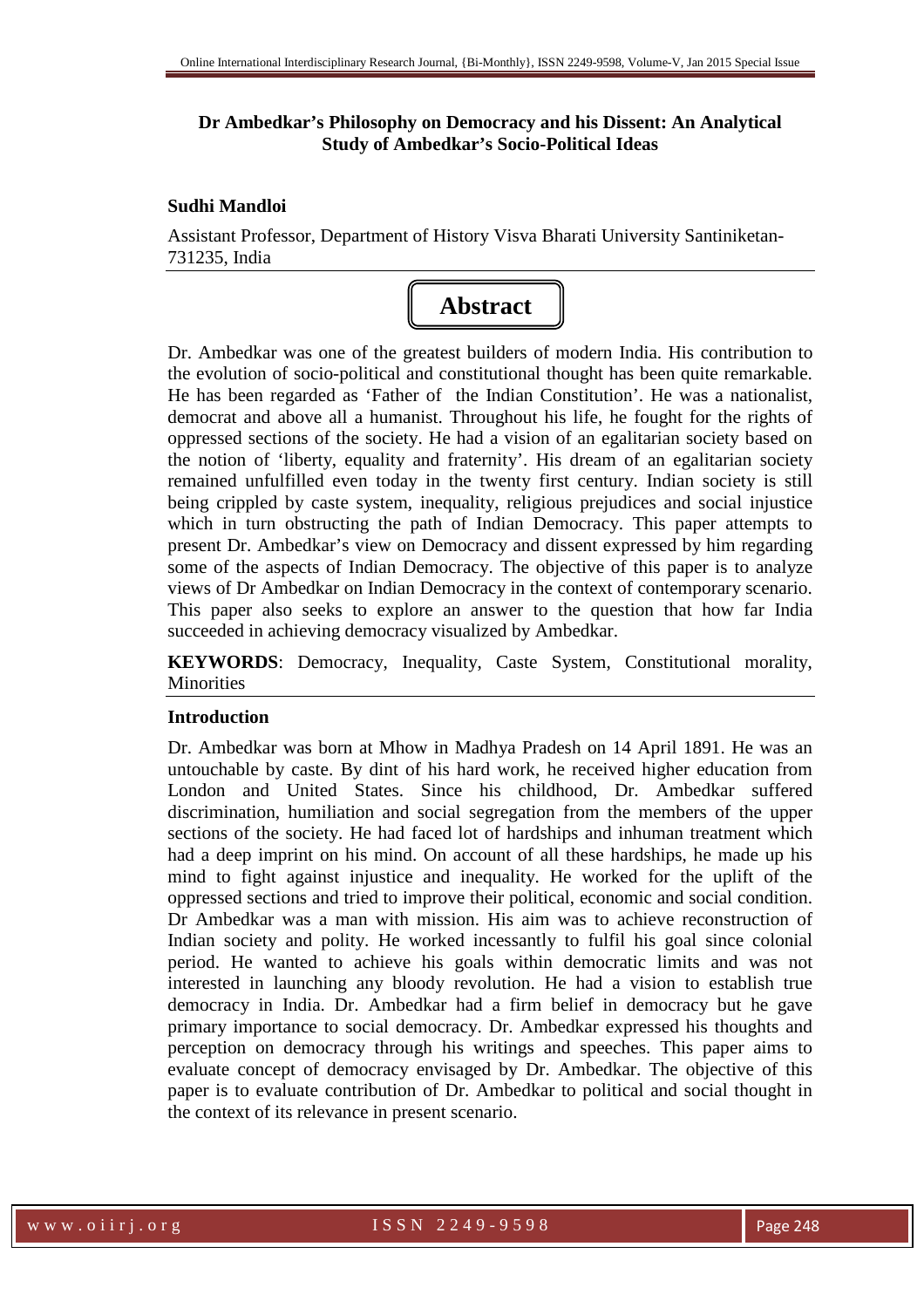# **Dr. Ambedkar' perception on Democracy**

It is imperative to discuss meaning of democracy before examining Ambedkar's perception. However, the word democracy is derived from Greek word demos means 'rule of the people'. The fundamental idea of this form of government comes from the ancient Greece. Various scholars and philosophers have interpreted it differently. The most famous definition of democracy was of Abraham Lincoln-"A Government of the people, by the people, and for the people." But I would focus on Ambedkar's ideas of democracy.

 According to Ambedkar definition of democracy, "A form and a method of Government whereby revolutionary changes in the economic and social life of the people are brought about without bloodshed."<sup>1</sup> If democracy can enable those who are running it to bring about fundamental changes in the social and economic life of the people and the people accept those changes without resorting to bloodshed, then I say that there is democracy. That is the real test. It is perhaps the severest test."<sup>2</sup> According to him, democracy was not a form of government but a form of social organisation.<sup>3</sup> He says, it is primarily a mode of associated living, of conjoint, communicated experience. It is essentially an attitude of respect and reverence towards fellowmen.<sup>4</sup>According to Ambedkar democracy is the way of life. He remarks that there is nothing eternal: 'that everything is changing, that change is the law of life for individuals as well as for society.<sup>5</sup> He firmly believed that for the success of democracy ideal society based on liberty, equality, and fraternity is required. Ambedkar believed that politics is nothing, if not realistic. He says that the political structure rests on the social structure; indeed, the social structure may modify the political structure in its working, may nullify it, and may even make a mockery of it.<sup>6</sup> Ambedkar wanted to remove inequality from Indian society. Our Indian society is based on Varna- Caste system which according to Ambedkar was the biggest hurdle on the path of democracy. For a successful functioning of democracy, it is important to remove inequalities from our social structure. Ambedkar's main goal was to establish social democracy besides political democracy. He was very clear in his mind that it is extremely difficult to achieve political progress without reconstruction of Indian society. He regarded that the roots of the democracy were to be found in social relationship, in terms of associated life between the people who formed the society.<sup>7</sup> According to Ambedkar, "the purpose of the modern democracy is not so much to put a curb on an autocratic King but to bring about the welfare of the people."<sup>8</sup>

India attained independence in 1947. We succeeded in achieving political democracy which means political equality that is "one man one vote". According to Ambedkar political democracy rests on four premises: (1) the individual is an end in itself; (2) the individual has certain inalienable rights which must be guaranteed to him by the Constitution; (3) the individual shall not be required to relinquish any of his constitutional rights as a condition precedent to the receipt of a privilege; (4) the state shall not delegate powers to private persons to govern others.<sup>9</sup> Ambedkar had given special significance to political rights of an individual. He wanted political rights for an individual in order to save them from the oppression of the state. He wants that state should provide guarantee of political rights to all its citizens.

But socio-economic inequality is the biggest handicap for our democratic set up. Ambedkar has identified certain conditions necessary for an effective functioning of democracy. One of the first conditions is that there must be no glaring inequalities in the society. There must not be an oppressed class. There must not be a suppressed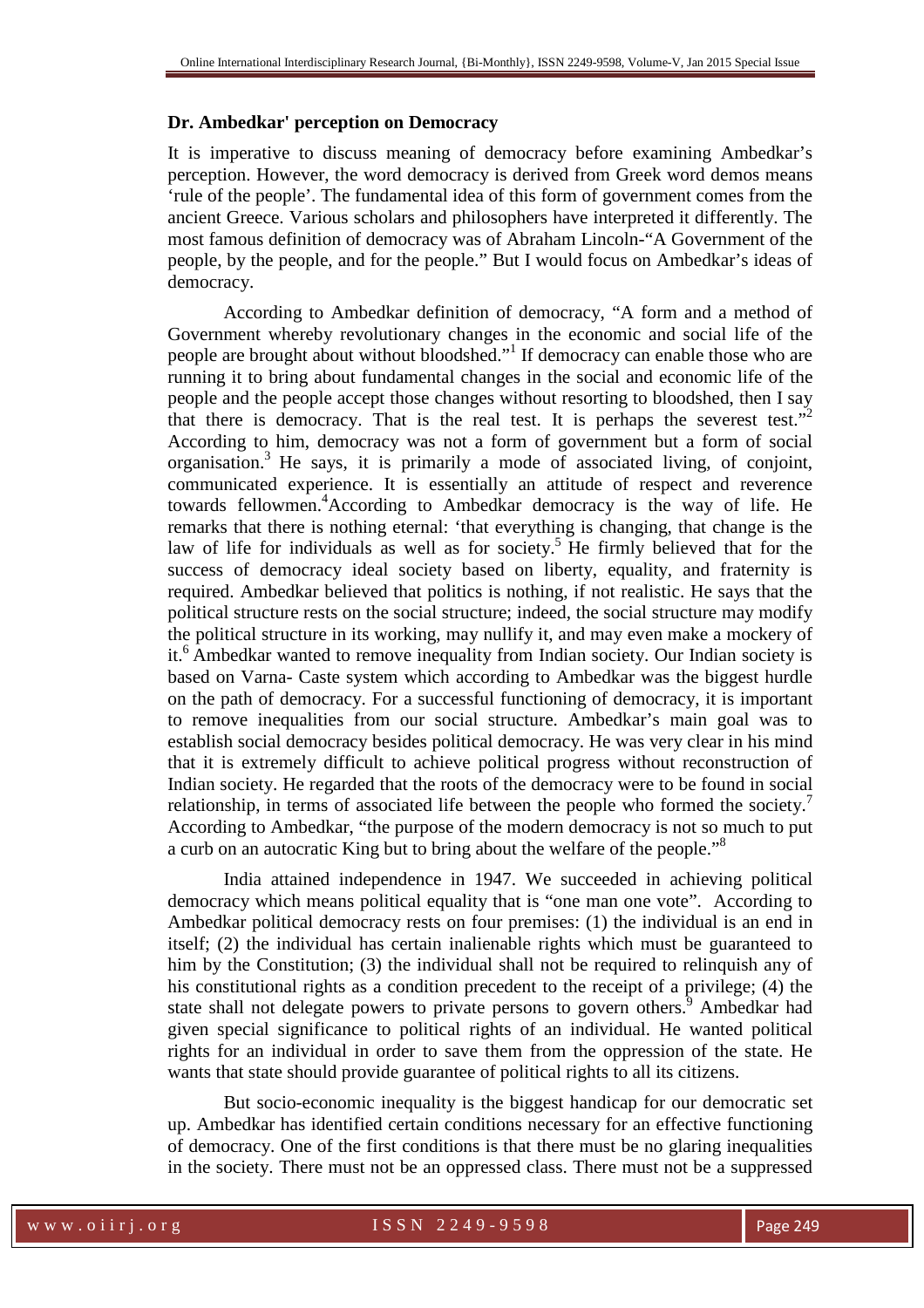class. There must not be a class which has got all the privileges and a class which has got all the burdens to carry. Such a thing, such a division, such an organization of a society has within itself the germs of a bloody revolution, and perhaps it would be impossible for the democracy to cure them. The second condition according to Ambedkar which is required for working of democracy is the existence of opposition. For him it is important to have an opposition as it means that the government is always on the anvil. The Government must justify every act that it does to those of the people who do not belong to its party. Third condition precedent for the success of democracy and that is equality in law and administration. He emphasised here not on equality before law but rather equality of treatment in administration. He wanted to remove chaos and injustice from administration for its effective functioning. There shall not be any interference from the Government in administration. Dr. Ambedkar says that the fourth condition for the successful working of democracy is the observance of constitutional morality. In the name of democracy there must be no tyranny of the majority over the minority. The minority must always feel safe that although the majority is carrying on the Government, the minority is not being hurt. Another condition which is precedent for democracy according to Ambedkar is 'public conscience'. Public conscience means conscience which becomes agitated at every wrong, no matter who is the sufferer; it means that everybody whether he suffers that particular wrong or not, is prepared to join him in order to get him relieved.<sup>10</sup> Ambedkar firmly believed that public conscience is important for the purpose of getting rid of injustice. Dr Ambedkar said that all these conditions are very much required for democracy to flourish. He reminded people time and again that democracy is not a plant which grows everywhere. It requires suitable environment of ideal society based on liberty, equality, and fraternity.

Ambedkar suggested certain devices essential to maintain democracy: (1) constitutional methods: (2) not to lay liberties at the feet of great man: (3) make a political democracy a social democracy.<sup>11</sup>Thus in order to preserve democracy it is essential to adopt these methods.

# **Dr. Ambedkar's dissent with some aspects of Indian democracy**

Dr. Ambedkar had expressed dissent regarding some of the aspects of Indian democracy. Dr Ambedkar raised his voice against unequal social structure prevalent in Indian society. He had provided a strong criticism of unequal social hierarchical order of Indian society. According to him, Indian society does not consist of individuals. It consists of an innumerable collection of castes. The existence of Caste System is a standing denial of the existence of those ideals of society and therefore of democracy. Indian social structure is based on "Graded inequality". Castes are not equal in status. It is an ascending scale of hatred and descending scale of contempt. This feature of the caste system has most pernicious consequences. It destroys willing and helpful co-operation.<sup>12</sup> In Ambedkar's opinion, anti-social spirit of caste makes common activity and associated living impossible, as various castes have an innate tendency to develop their own interests and do injustice to others. Caste distinctions based on birth or on occupation provide a breeding ground for mutual distrust and animosity. Caste has killed Public spirit and destroyed the sense of public charity.<sup>13</sup>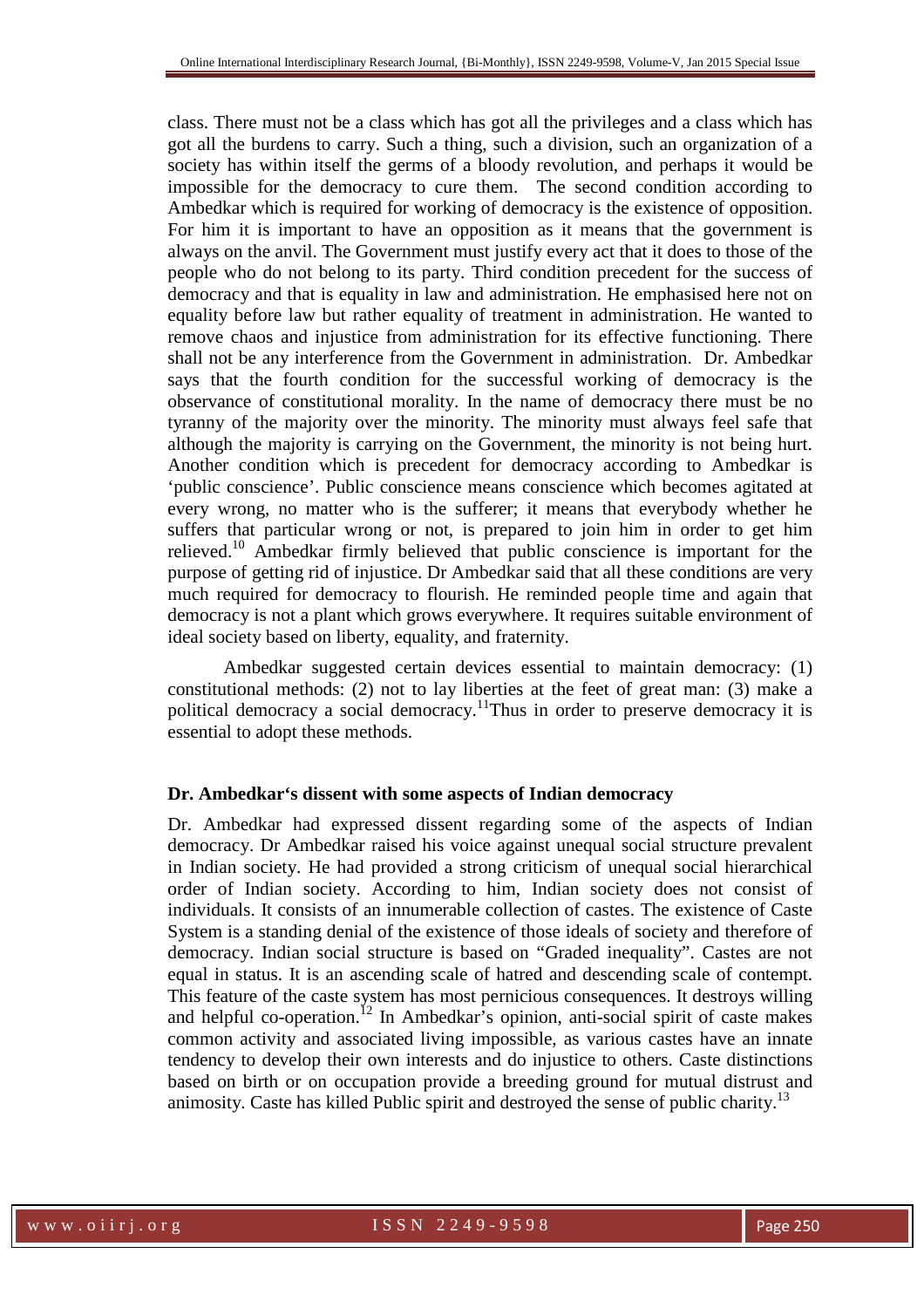According to Ambedkar, Indian society is so imbedded in the Caste System that everything is organized on the basis of caste. Enter Indian society and you can see Caste in its glaring form. An Indian cannot eat or marry with an Indian simply because he or she does not belong to his or her Caste. An Indian cannot touch an Indian because he or she does not belong to his or her Caste.  $\frac{14}{10}$  his conception of democracy there should not be any class structure in society, because " in a class structure there is on the one hand tyranny, vanity, pride, arrogance, greed, selfishness, and on the other hand insecurity, poverty, degradation, loss of liberty, self-reliance, independence, dignity and self-respect."<sup>15</sup> He remarked: "A democratic society must assure a life of leisure and culture to each one of its citizens."<sup>16</sup> Ambedkar was against any form of discrimination. He firmly believed that each and every section of the society should have equal rights politically and equal share socially and economically. He regarded that the democratic principles of life, liberty and pursuit of happiness were essentials in human life. He gave prime importance to human rights.<sup>17</sup>

 Ambedkar in his final address to the Constituent Assembly stated, "The important thing we must do is not to be content with mere political democracy. We must make our political democracy a social democracy as well. Political democracy cannot last unless there lies at the base of it social democracy. Social democracy means a way of life which recognizes liberty, equality and fraternity as the principles of life. These three principles of liberty, equality and fraternity are not to be treated as separate items in a trinity. They form a union of trinity in the sense that to divorce one from the other is to defeat the very purpose of democracy. Liberty cannot be divorced from equality; equality cannot be divorced from liberty. Nor can liberty and equality be divorced from fraternity. We must begin by acknowledging the fact that there is complete absence of two things in Indian society. One of these is equality. On the social plane, we have in India a society based on the principle of graded inequality which means elevation for some and degradation for others. On the economic plane, we have a society in which there are some who have immense wealth as against many who live in abject poverty. On the  $26<sup>th</sup>$  January 1950, we are going to enter into a life of contradictions. In politics we well have equality and in social and economic life we will have inequality. In politics we will be recognizing the principle of one man one vote and one value. In our social and economic, we shall, by reason of our social and economic structure, continue to deny the principle of one man one value. How long shall we continue to deny equality in our social and economic life? If we continue to deny it for long, we will do so only by putting our political democracy in peril. We must remove this contradiction at the earliest possible moment or else those who suffer from inequality will blow up the structure of political democracy which this Assembly has so laboriously built up"<sup>18</sup>

According to Ambedkar, Social unity and equality in society are the two most essential prerequisite for the success of democracy in India, without it democracy would perish. It is very important to have social and economic democracy because society could be more oppressive than government. "Most people do not realise that society can practice tyranny and oppression against an individual in a far greater degree than a government can. The means and scope that are open to society for oppression are more extensive than those that are open to government; also they are far more effective." <sup>19</sup> Ambedkar wanted to abolish Caste system but he could not do so. Indian society has still been suffering from rigid caste system. Indian society has many biases and prejudices attached to caste system. We have not yet been able to eradicate discrimination, inequality, caste and regions based prejudices from our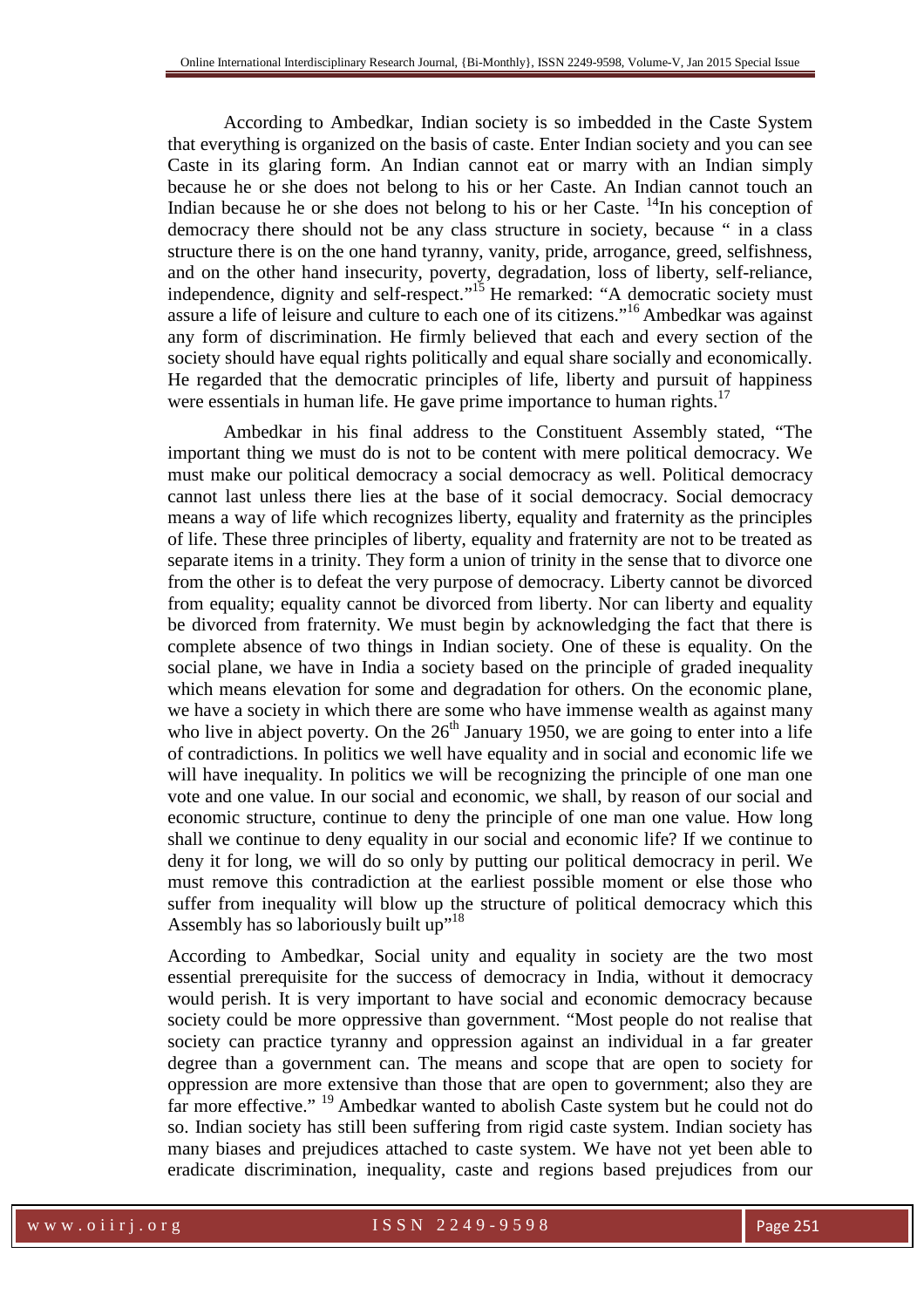society. Concept of inter-caste marriages is still not opened up. In many regions in India oppressed sections of the society suffered from untouchability and caste prejudices. They suffered social exclusion, discrimination and oppression from members of other castes. They have not yet been given due respect and basic rights in the society. People have more loyalty towards their community. People in our society have still been following caste norms and social segregation in a rigid manner and Indian society is being paralysed by it.

 There have been millions of people in India who believed in these caste and religious norms, community and regional biases in the democratic process also. While voting they choose their candidates on the basis of caste, religion, region and community. Dr .Ambedkar has raised this issue in 1956 when he delivered his speech on Voice of America. "How does an Indian Vote in an election? He votes for a candidate who belongs to his own caste and no other".<sup>20</sup>In the context of contemporary scenario, Caste system has been posing greatest challenge to our democracy. It has its consequences in religious, cultural, social and political sphere. Caste politics and prejudices have been ruining our democratic set up. Caste has been a dominant factor in political, socio-cultural scenario of our country. We have not been able to overcome these obstructions in our democracy.

There is no doubt about the fact that in the present context the phenomenon of untouchability has been minimized up to certain extent but it is still prevalent in different parts of the country. Though it has been abolished by the Constitution and declared illegal by the article 17 of the constitution but Untouchability has not yet become the thing of the past. Historically, political rights and equal social status had been denied to untouchables or so-called Dalits. It the present context, their situation has not been improved much. In both rural and urban areas, they continue to live in poverty and were deprived of equal social, economic and political rights. Millions of oppressed sections of the society have been suffering from atrocities, humiliation, discrimination and social ostracism.

Dr. Ambedkar had given special place to existence of Opposition. Ambedkar had another dissent regarding functioning of opposition in Indian democracy. He considered it as a condition precedent for a democracy and he raised this issue that in Indian democracy opposition did not get its due place. He argued that unfortunately, in our country all our newspapers, for one reason or other, have given far more publicity to the Government than to the opposition, I believe it is the revenue from advertisements, because you cannot get any revenue from the government and you find columns after columns of speeches reeled out by members of the ruling party in the daily newspapers, and the speeches made by the opposition are probably put somewhere on the last page in the last column.<sup>21</sup> He further says that in England not only is the Opposition recognised, but the leader of Opposition is paid with a salary by the Government in order to run the opposition. In the same way, you will find that in Canada, the leader of the Opposition gets a salary in the way as a Prime Minister does, because in both these countries democracy feels that there must be someone to show whether the Government is going wrong. And this must be done incessantly and perpetually and that is why they do not mind spending money on the leader of the Opposition.<sup>22</sup> According to Dr. Ambedkar in a democratic set up there shall be a two party system- one in power and another in opposition. In the present scenario, it is essential to make opposition stronger in Indian democracy. Opposition should be strong enough to provide an effective criticism of the Government.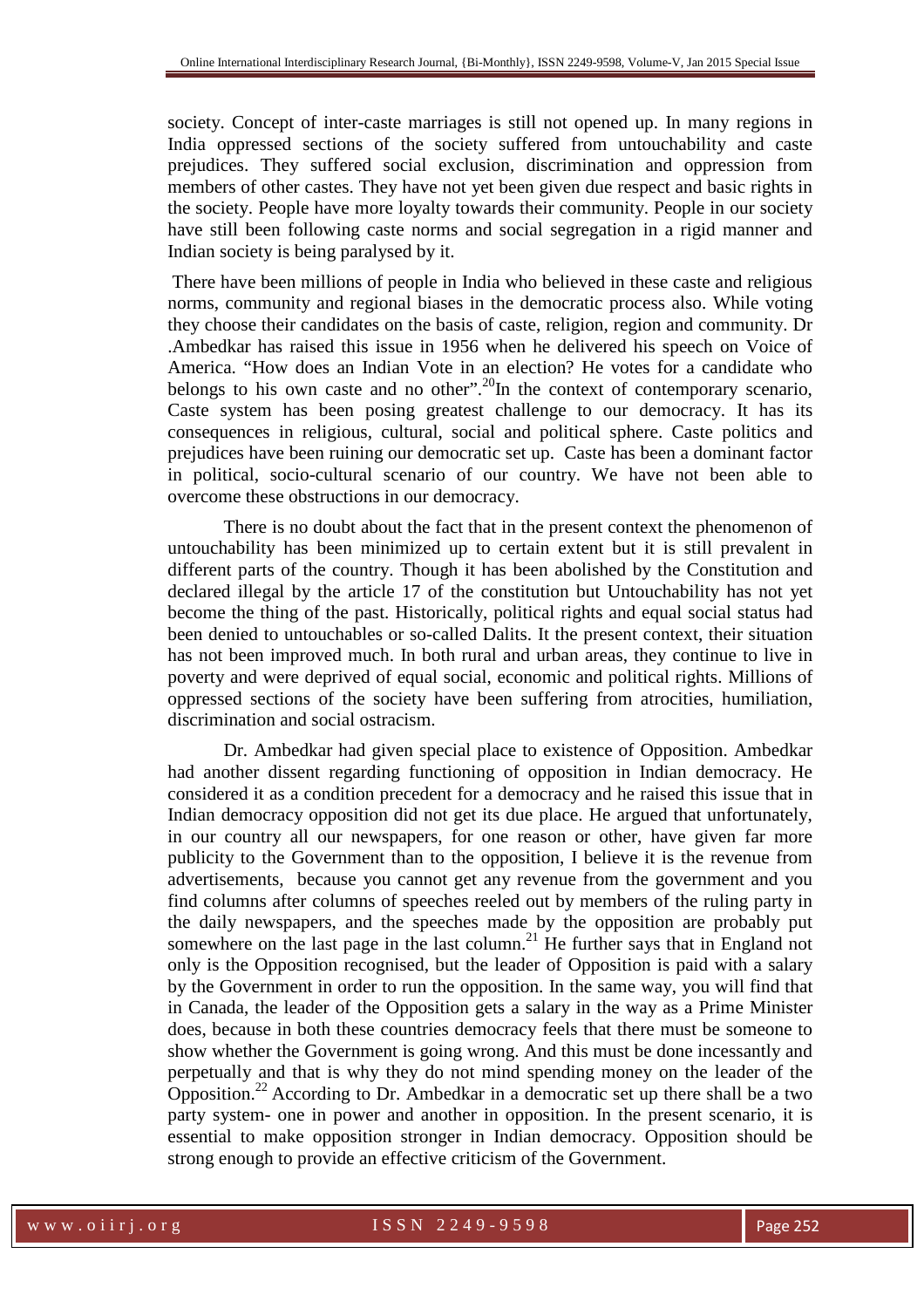Ambedkar had dissent with inequality in administration. He was in favour of equal treatment in administration. He raised objections to inequality in administration. He wanted that Party in power should not influence and interfere in the administration. He argues if there will be discrimination in the administration then it would result into chaos and injustice. According to Ambedkar 'What happens when a man goes to a particular officer or to the Minister with an application for licence in trading in a particular commodity. I do not know, it is quite possible again that probably the Minister may first look at his hat. What sort of a coloured hat he is wearing? If he is wearing a hat which appeals to him and it assures him that he is a Party man and another man goes with another sort of dress or belonging to another Party; and in making his decision the licence is given to the first and refused to the second, although both of them on merits are equally qualified to have that licence, then obviously this is a discrimination in administration and there is no equity.<sup> $23$ </sup>

He further says that, 'The sort of a thing which used to happen in the United States which is called a "Spoil System", that is to say, when one Party came in office, it removed all the employees that were employed by their predecessors including even the clerks and the peons and they filled their vacancies by those gentlemen who helped the new Party to go in power. The United States as a matter of fact, had no administration worth speaking of for a number of years. Subsequently, they themselves realized that this was not helpful to democracy. They abolished this "Spoil System". In England, in order that administration should remain pure, impartial, away from politics and policy, they have made a distinction between what is called political offices and civil offices. The civil service is permanent. It serves all the parties, whichever is in office and carries out the administration without any kind of interference from the minister. Ambedkar said that this is very fundamental and I am afraid we had already departed from that and may completely abnegate and abolish the thing we have had so far during colonial period.<sup>24</sup> He said that such a thing at any rate in this country to do would be quite impossible. For any officer to say something which is contrary to the wishes of the Minister is, to my mind, utterly impossible.

Ambedkar was against discrimination and interference in administration. It is one of the important conditions for the successful functioning of democracy. In the contemporary scenario Indian democracy has failed to a larger extent in maintaining equity in administration. Political leaders have been using their power in most of the Government offices. Political manipulation and power game is being used as a strategy in our democracy. Whenever new government comes, it tries to bring those officers to important posts that would help the new government in power to function easily and as per their agenda. They try to replace those officers who had been appointed by their predecessors. In all the Government offices this power politics and political manipulation has been a common practice. The party in power tries to keep power in its own hands. The party whosoever comes into power interferes in the decision-making beyond democratic provisions. It is one of the biggest challenges to our democracy.

 Ambedkar had dissent regarding oppression of minority by majority. "There shall not be tyranny of majority over minority. The minority must always feel safe and secured. There shall not be any fear amongst minority on account of rule of majority. According to Ambedkar what happens is that these minorities develop contempt for Parliamentary people, and develop a revolutionary spirit something unconstitutional. It is therefore necessary that when democracy is working, the majority on which it is based must not act in a tyrannical manner".<sup>25</sup> He further says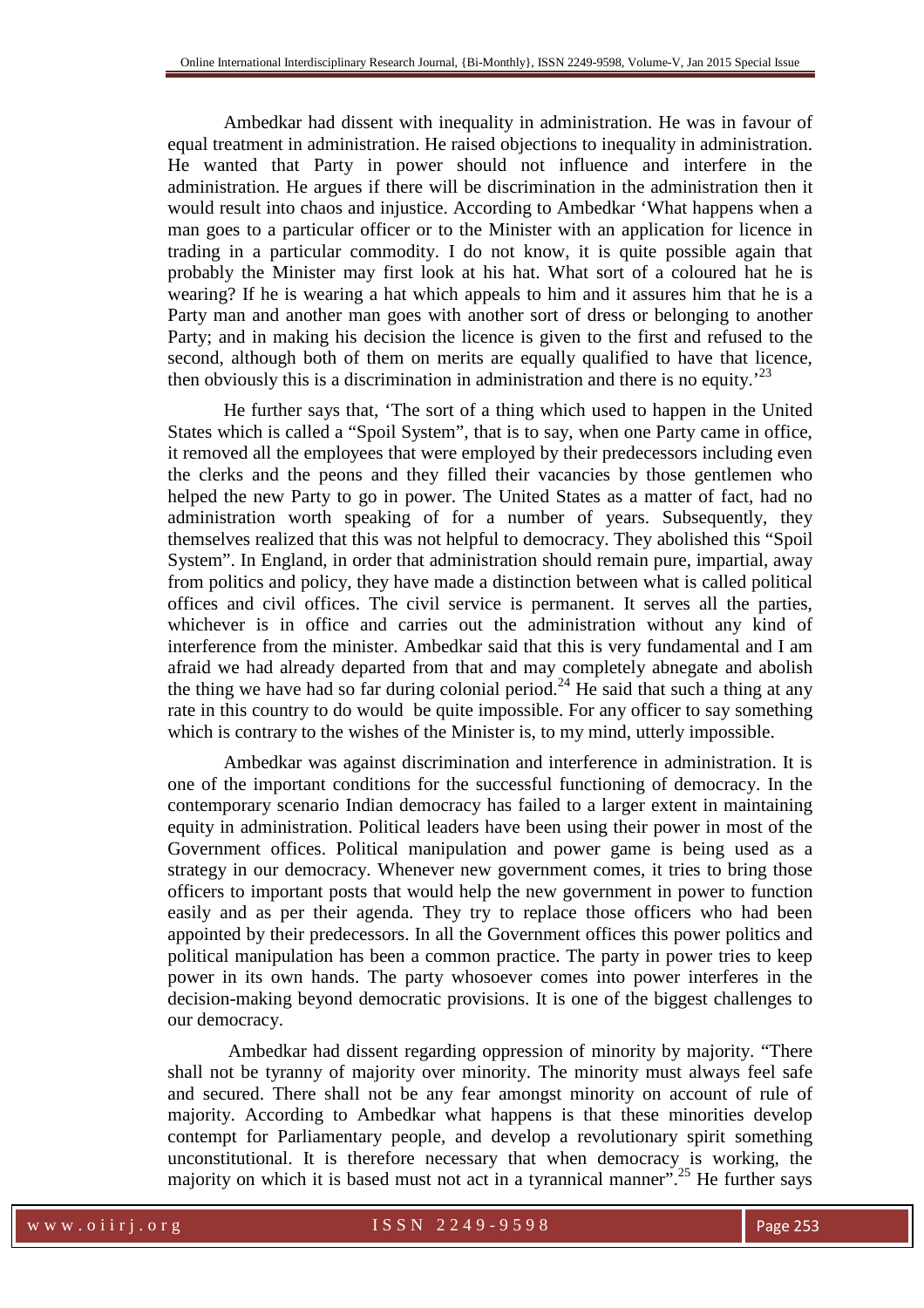that for smooth functioning of democracy moral order is required in society. It is imperative to have constitutional morality. It has been mentioned in our constitution that that there shall not be any discrimination on the basis of caste, colour, creed, sex, religion etc. In fact article one and two of United Nation declaration on 10 December, 1948, states "all human beings are born free and equal in dignity and rights" and that human rights protected in U.N.D.R belong to everyone is entitled to all the rights and freedoms set forth in this declaration, without distinction of any kind such as colour, race, religion, language, national or social origin, property, birth, or other status". There has been violation of these obligations in our country. Millions of oppressed sections of the society or so- called minorities have been suffering from discrimination, degradation and violence. Our democratic system failed to provide protection of human rights at large. So how can India claim to a big democracy where minorities being the citizens are not enjoying liberty and equality?

 Dr. Ambedkar in his speech delivered at Poona district Law Library Pune on 22 December 1952, "Democracy requires public conscience. Because there is no 'public conscience', myself and my India is the only world within which I am bound. If this sort of things happens, the minority which is suffering from injustice gets no help from others for the purpose of getting rid of this injustice. It again develops a revolutionary mentality which puts democracy in danger.<sup>26</sup>It is significant to raise voice against injustice. Though in the present context 'public conscience' has developed up to certain extent as many people have started raising their voice against injustice but millions of Indians are still being suffered from injustice and violence.

# **Conclusion**

The main objective of this study is to critically examine the philosophy of Dr. Ambedkar on Democracy in the context of contemporary scenario. This study has also been an attempt to provide an understanding of dissent articulated by him regarding some of the aspects of Indian democracy. Dr. Ambedkar was the undisputed leader of the oppressed sections of the society. Dr. Ambedkar's major contribution to political thought was making social democracy an essential prerequisite for successful functioning of political democracy. He emphasised on the importance of social democracy which means attaining equality at social level. India attained independence and politically became a democratic state but Dr. Ambedkar gave more importance to society than to state. Dr. Ambedkar had a firm belief that liberty, equality and fraternity are indispensable for full blossom of the personality of every personsocially, intellectually and politically. According to him democracy should offer every individual social equality, economic justice and political liberty. It is clear that Dr. Ambedkar's philosophy revolves around the concept of justice and social equality. He declared it time and again that unless social democracy is achieved, survival of political democracy would be in danger.

 Dr. Ambedkar had dissent regarding lack of equality in Indian society. However, in the contemporary scenario Indian society has not yet been able to fulfil Dr. Ambedkar's dream of equality. Indian society has not been able to achieve goals set by Dr. Ambedkar. The Indian society has still been caste ridden and suffering from social exclusion, untouchability, regionalism, and community prejudices which have been posing hindrance to our democracy. Dr. Ambedkar had expressed dissent with some of the aspects of political democracy. Dr. Ambedkar said that it is essential to have an opposition in order to keep a watch over executive. We have an opposition but for an efficient working of democracy, we need to make it stronger. He had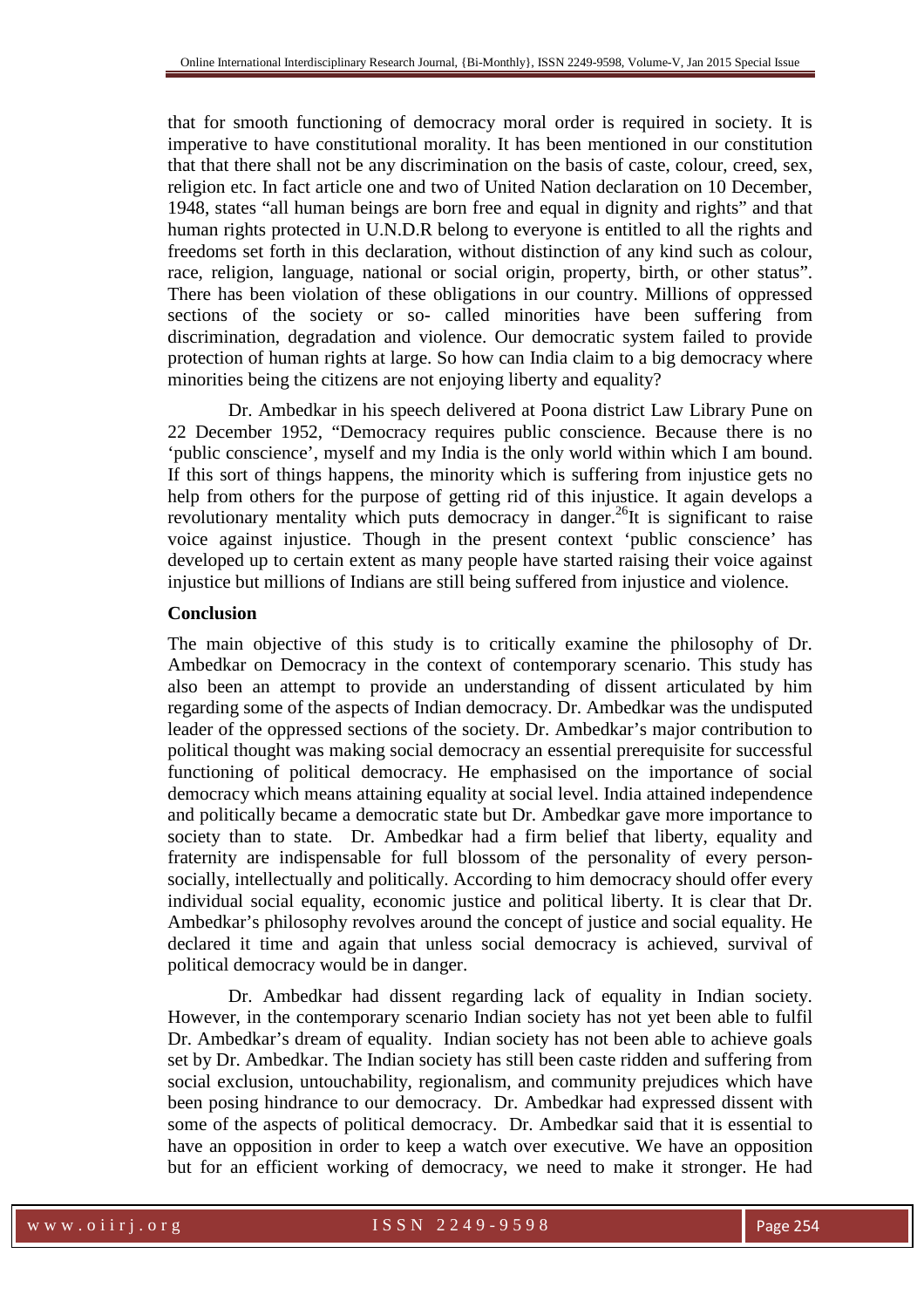dissent with the practice of inequality in administration. In the present context, Indian democracy has not been able to achieve equality and non-interference in the administration. Party politics and political manipulation are paralysing our administration and in turn hampering the growth of our democracy. Last but not the least; Dr. Ambedkar was a messiah of oppressed sections. He had dissent regarding deprived and segregated status of oppressed sections. During colonial period he fought for their rights. He was against tyranny of majority over minorities. In present scenario, millions of Dalits have been facing social exclusion and inhuman treatment. On the basis of Census report 2011, I have attempted to present the status of crime against Dalits. The year 2011 has witnessed an increase in crime against the Schedule Cates as 33,594 cases were reported in the year 2010 have increased to 33,719 cases in the year 2011. They have been continued to be deprived of education, basic human rights, and opportunities in various fields.

 Dr. Ambedkar said that "we must strive to maintain the basis of democratic civilization. If democracy lives, we are sure to reap the fruits of it. If democracy dies, it will be our doom."<sup>27</sup> To conclude I can say that there have been many challenges before our democracy which we have to overcome. Dr. Ambedkar's vision of an egalitarian society, social justice and true democracy has not yet been fulfilled completely. For the growth of our democracy, it is necessary to achieve goals visualized by Dr. Ambedkar. Dr. Ambedkar's philosophy on Democracy encompassed the interest of all the sections of the society. It is crucial to remove all the limitations which have been hampering the growth of democracy envisioned by Dr. Ambedkar.

# **References**

1)Ambedkar B.R, 2013, 'Ambedkar Speaks', (ed) by Jadhav Narendra, Vol 1, New Delhi, Konark Publishers, pp 287.

2)Ibid pp 287.

3)Ambedkar B.R, 1947, 'State and Minorities', Mumbai, Thacker and Co Ltd, p32.

4) Ambedkar B.R, 1979, writing and speeches (ed) by Moon Vasant, Vol 1, Mumbai, Govt. of Maharashtra, pp.57.

5)Bharathi K.S, 1990 'Foundation of Ambedkar Thought', Nagpur, Dattsons Publishers, pp 92.

6) Ibid pp 92.

7)Keer Dhananjay, 1961, Ambedkar, Life and Mission, Bombay, Popular Prakashan, pp488.

8)Ambedkar B.R, 2008, Writings and speeches, ,(ed) by Kasare M.L and Kamble N.G Vol 17, Mumbai Government of Maharashtra, PP 472-86.

9)Kuber W.N, 1973, 'Ambedkar A Critical Study', New Delhi, People Publishing House, pp201.

10)Ambedkar B.R, 2013, 'Ambedkar Speaks', (ed) Jadhav Narendra, Vol 1, New Delhi, Konark publishers, pp287-294.

11) Constituent Assembly Debates, on 25, November, 1949, Vol. XL, p.979.

12)Ambedkar B.R, Writing and Speeches, 2008, (ed) by Kasare M.L and Kamble N.G, Vol 17, Mumbai, Govt. of Maharashtra, pp. 519-23.

w w w . o i i r j . o r g d and the set of S S N 2 2 4 9 - 9 5 9 8 Page 255